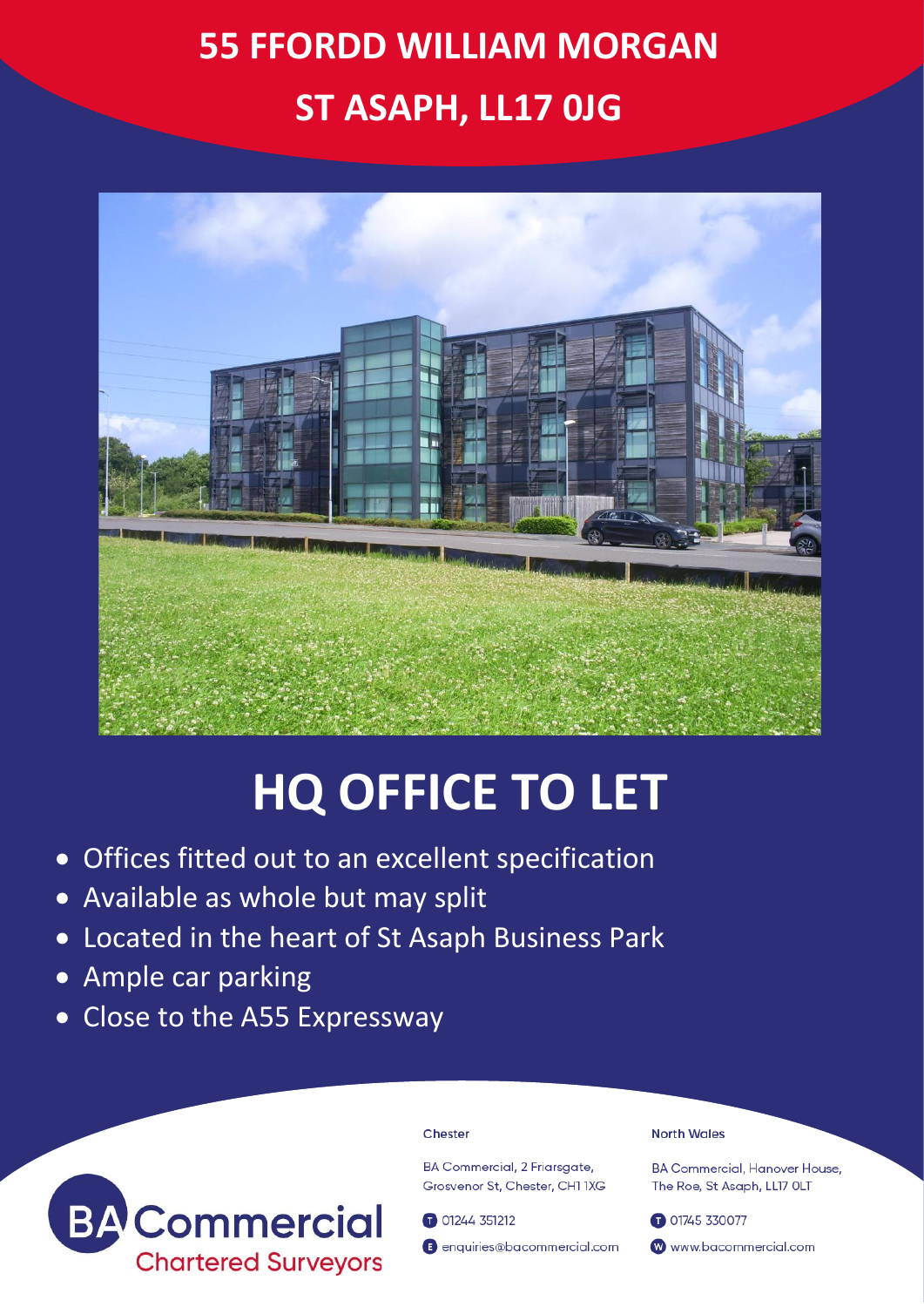## **55 FFORDD WILLIAM MORGAN ST ASAPH, LL17 0JG**

## **LOCATION**

The office is located in the heart of St Asaph Business Park in an excellent location, close to the A55.

The location can be more readily identified from the attached plan.

#### **DESCRIPTION**

The property comprises a self-contained three storey building fitted out to a high specification. There is ample car parking adjacent to the building. The building is fully DDA compliant and can be let in part or as a whole.

#### **ACCOMMODATION/AREAS**

| <b>UNIT</b>  | SQ <sub>M</sub> | <b>SQ FT</b> |
|--------------|-----------------|--------------|
| Ground floor | 390.18          | 4.200        |
| First floor  | 390.18          | 4,200        |
| Second floor | 390.18          | 4.200        |
| Total        | 1170.54         | 12,600       |

#### **RENTAL**

£11 per sq ft

#### **RENT DEPOSIT**

A rent deposit may be requested depending on credit check.

#### **LEASE**

The office is avaiable on a new full repairing and insuring lease for a term of years to be agreed.

#### **RATES**

The VOA website confirms the whole property has a Rateable Value of £77,500.

Interested parties are advised to contact the Local Rating Authority, Denbighshire County Council, Business Rates Department.

#### **EPC**

The Energy Performance Asset Rating for this property is C-54.

A full copy of the Energy Performance Certificate is available upon request from the agents.

## **VAT**

All prices quoted are exclusive of but may be liable to Value Added Tax.

## **LEGAL COSTS**

Each party is responsible for payment of their own legal costs incurred in documenting this transaction.

### **AGENTS NOTE**

Under Money Laundering Regulations, we are obliged to verify the identity of a proposed purchaser/tenant once a sale/let has been agreed and prior to instructing solicitors. This is to help combat fraud and money laundering and the requirements are contained in statute. A letter will be sent to the proposed purchaser/tenant once the terms have been agreed.

### **CODE FOR LEASING BUSINESS PREMISES**

The attention of Landlords and prospective Tenants is drawn to the "RICS Code for Leasing Business Premises" which came into effect 1st September 2020. The full RICS Professional Statement is available for viewing on our

### **PLANS/PHOTOGRAPHS**

Any plans or photographs forming part of these particulars were correct at the time of preparation and it is expressly stated that these are for reference, rather than fact.

## **VIEWING**

Strictly by appointment through the sole agents BA Commercial, Chester 01244 351212. Ref: June 2022

[Dan.wild@bacommercial.com](mailto:Dan.wild@bacommercial.com) 07701 049826 [Mindy.bishop@bacommercial.com](mailto:Mindy.bishop@bacommercial.com) 07425 820035

### **SUBJECT TO CONTRACT**



#### Chester

BA Commercial, 2 Friarsgate, Grosvenor St, Chester, CH1 1XG

01244 351212

enquiries@bacommercial.com

**North Wales** 

**BA Commercial, Hanover House,** The Roe, St Asaph, LL17 OLT

01745 330077

www.bacommercial.com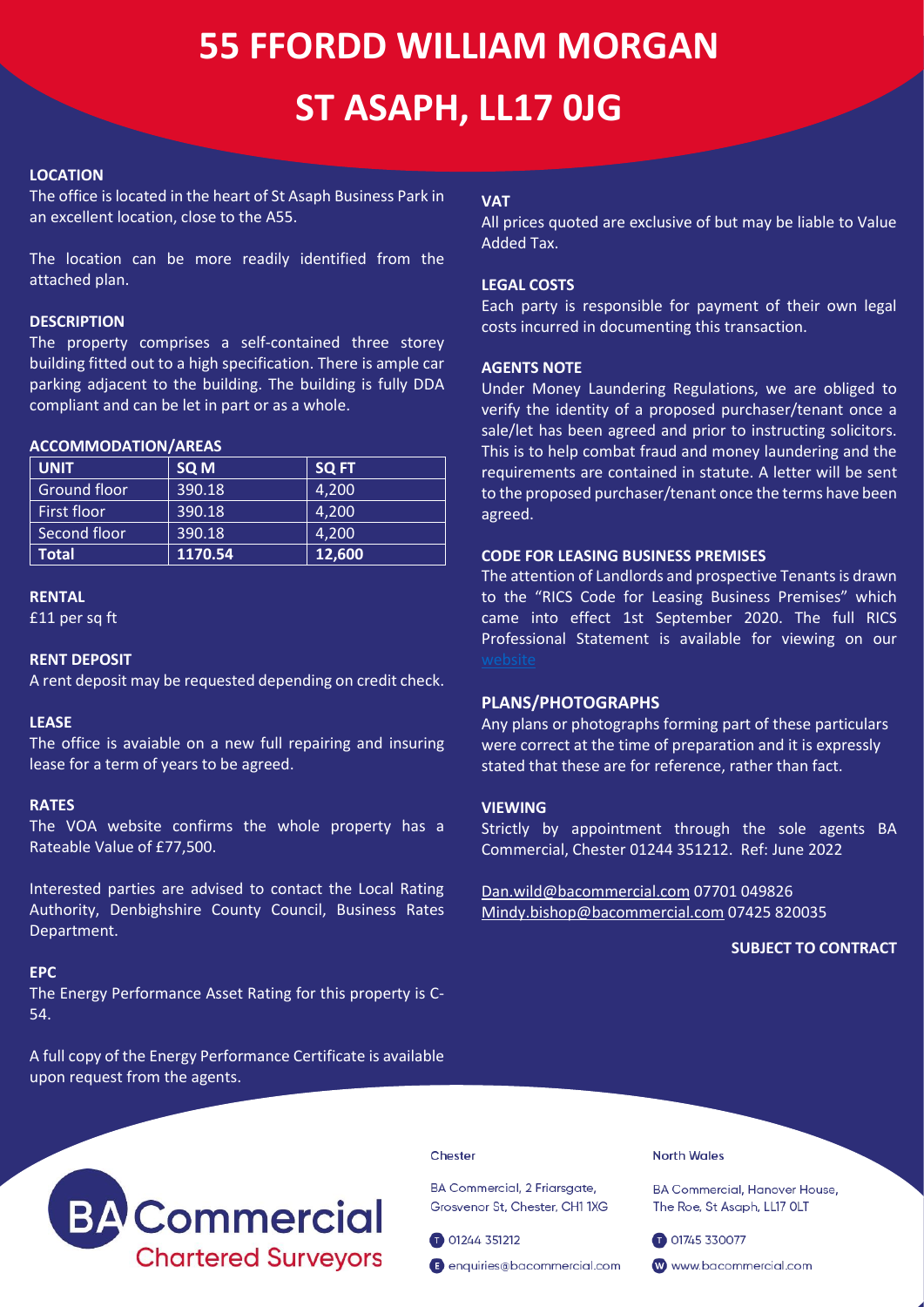## **55 FFORDD WILLIAM MORGAN** ST ASAPH, LL17 OJG







### Chester

BA Commercial, 2 Friarsgate, Grosvenor St, Chester, CH1 1XG

01244 351212

enquiries@bacommercial.com

#### **North Wales**

**BA Commercial, Hanover House,** The Roe, St Asaph, LL17 OLT

01745 330077

www.bacommercial.com